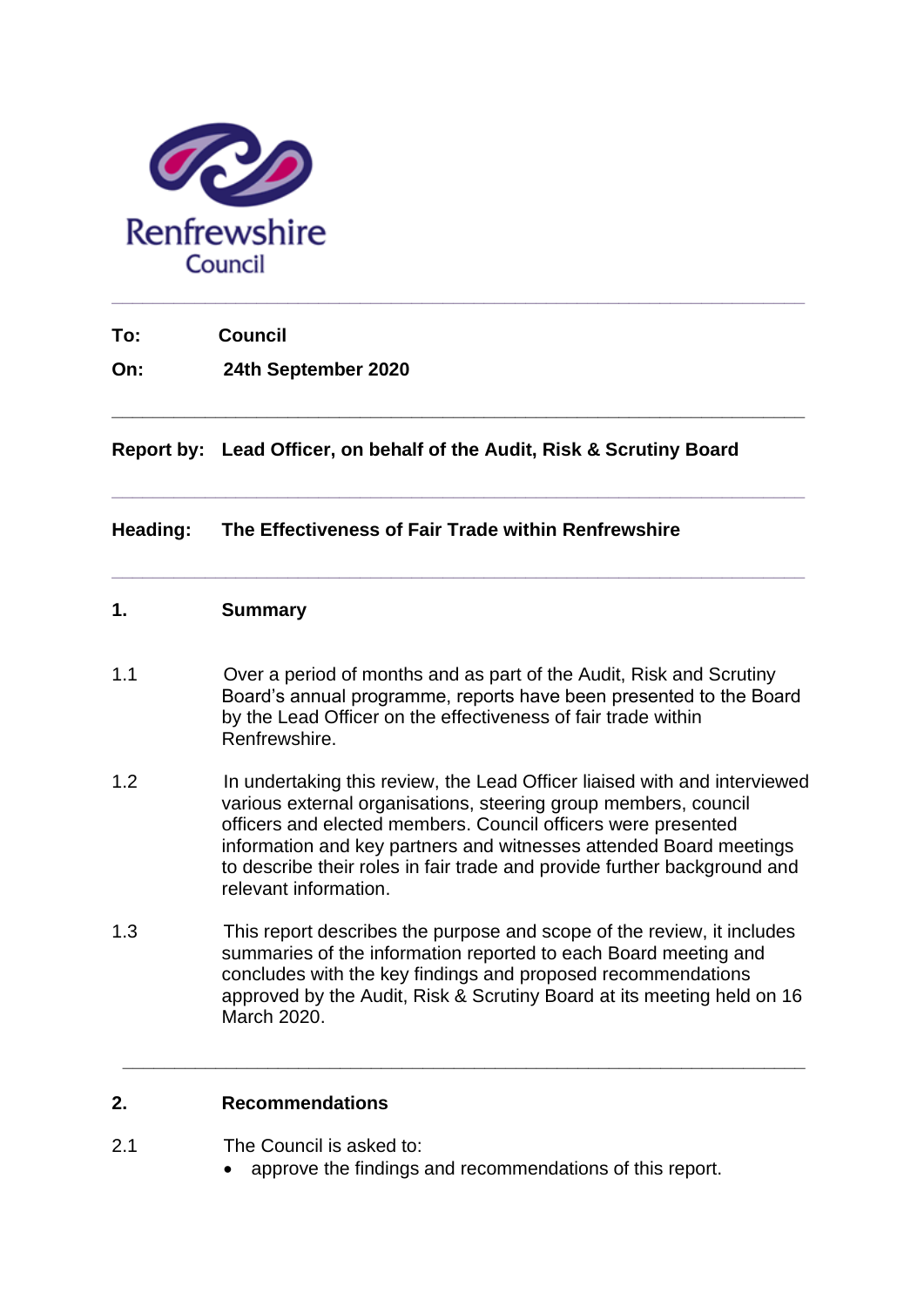# **3. Background**

- 3.1 At its meeting on 27<sup>th</sup> August 2018, members of the Audit, Risk and Scrutiny Board agreed an annual programme of activity for the Board for 2018/19. This included a review which would look at the effectiveness of fair trade within Renfrewshire.
- 3.2 The key purpose of this review was to:
	- (1) understand what motivates people to purchase fair trade products.
	- (2) ensure that fair trade in Renfrewshire benefits the producer at source.
	- (3) understand the processes in place to monitor the effectiveness of fair trade within Renfrewshire
	- (4) understand how fair trade is promoted within schools.
	- (5) determine if the current processes in place for the purchase and distribution of fair trade goods is the most efficient, both for the end producer and the customer.
	- (6) identify if there are other ways to deliver fair trade to ensure best value, whilst ensuring that the correct people are benefiting. This could include investigating if the current process of purchasing from numerous countries and spreading the wealth is the most beneficial, or, focus on a single country.
- 3.3 The scope of the review focused on liaising and interviewing:
	- Fair trade Organisations within and out-with Renfrewshire, including:
		- Rainbow Turtle,
		- Gavin's Mill
		- Just Trading Scotland,
		- Scottish Fair Trade Forum,
		- Fairtrade International
		- Fair Trade Scotland.

The intention of this was to understand the process or purchasing, distributing and selling fair trade products and to understand what motivates people to purchase fair trade.

- Services currently provided by the Chief Executive's service, this is predominantly how Renfrewshire Council engages with schools and community groups and how Renfrewshire Council monitors if fair trade is effective.
- Liaised with Renfrewshire Council Strategic Procurement Manager to gauge the financial implications of purchasing Fair Trade items if and when available.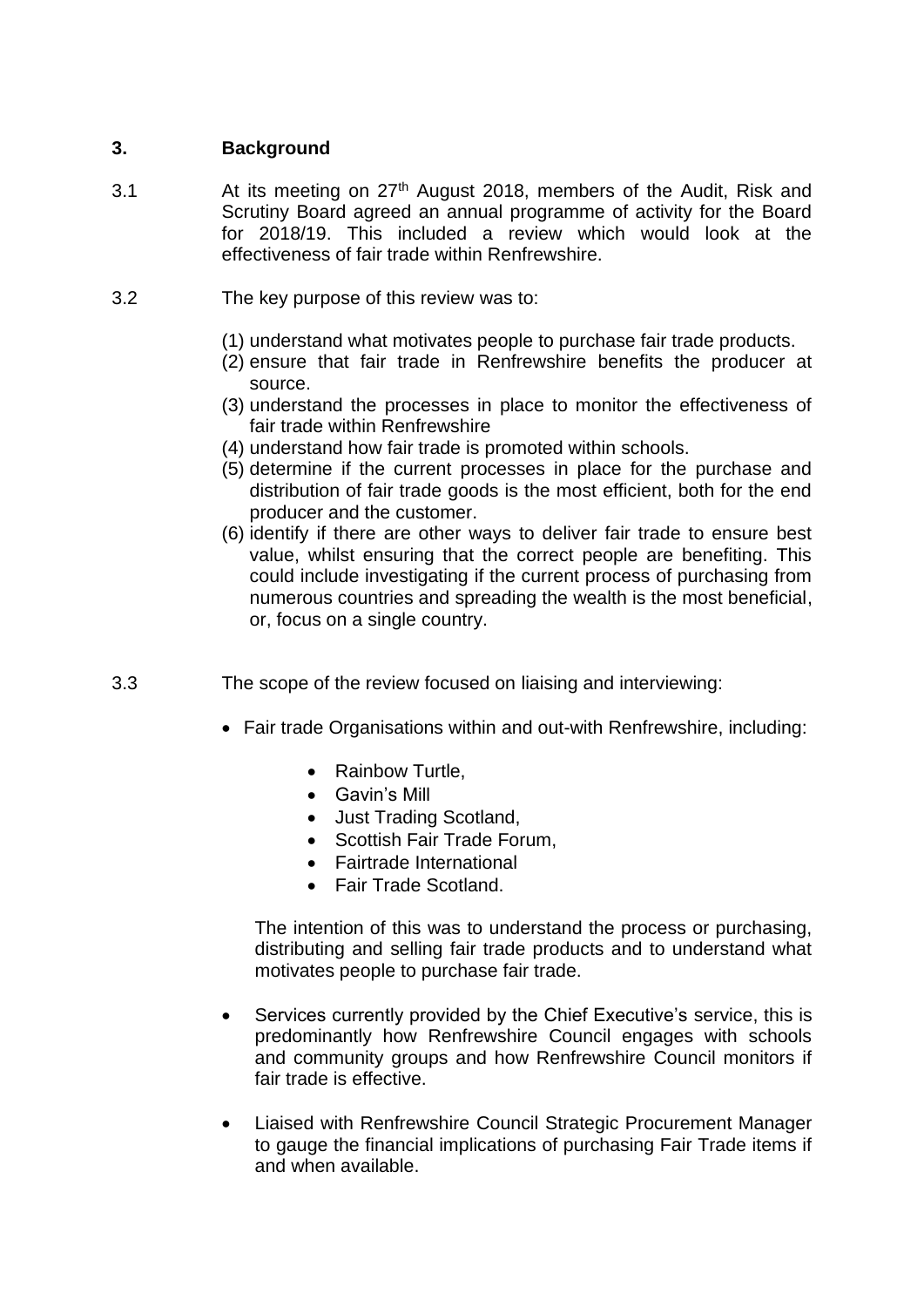- Renfrewshire's Fair Trade Steering Group to understand the work being undertaken in the local community.
- Attending the Scottish Fair Trade Forum to understand Fair Trade in Scotland.
- East Dunbartonshire Council, a Local Authority widely regarded as being one of the leading fair trade Authorities in Scotland to highlight potential areas of improvement within Renfrewshire.
- Engaged with Elected Members on the Fair Trade Steering Group to gain their overall views on fair trade within Renfrewshire.
- Undertaking a staff survey to get a better understanding as to what motivates people to purchase fair trade and to provide examples of fair trade products that people are interested in purchasing.
- 3.4 Progress reports were presented regularly to the Board and paragraphs 3.5 – 3.8 provide a resume of the main points presented on each occasion.

### 3.5 28th May 2019 – Scoping Paper & Fair Trade Summary

3.5.1 What is Fair Trade?

Fair trade aims to provide fair terms of trade for farmers and workers in the developing world, whilst:

- obtaining fairer prices,
- improving working conditions,
- providing local sustainability,

This is undertaken in a variety of ways by requiring companies to pay sustainable prices. That is, prices that never fall below the market price for the produce.

Fair trade aims to stop discrimination against the poorest, weakest producer by addressing conventional trade. This enables farmers, producers and those associated with fair trade in the developing world to improve their conditions and have more control over their lives.

3.5.2 Fair Trade in Renfrewshire

Renfrewshire Council recognises the importance that fair trade has: both within Renfrewshire and the effect is has Globally to the producer.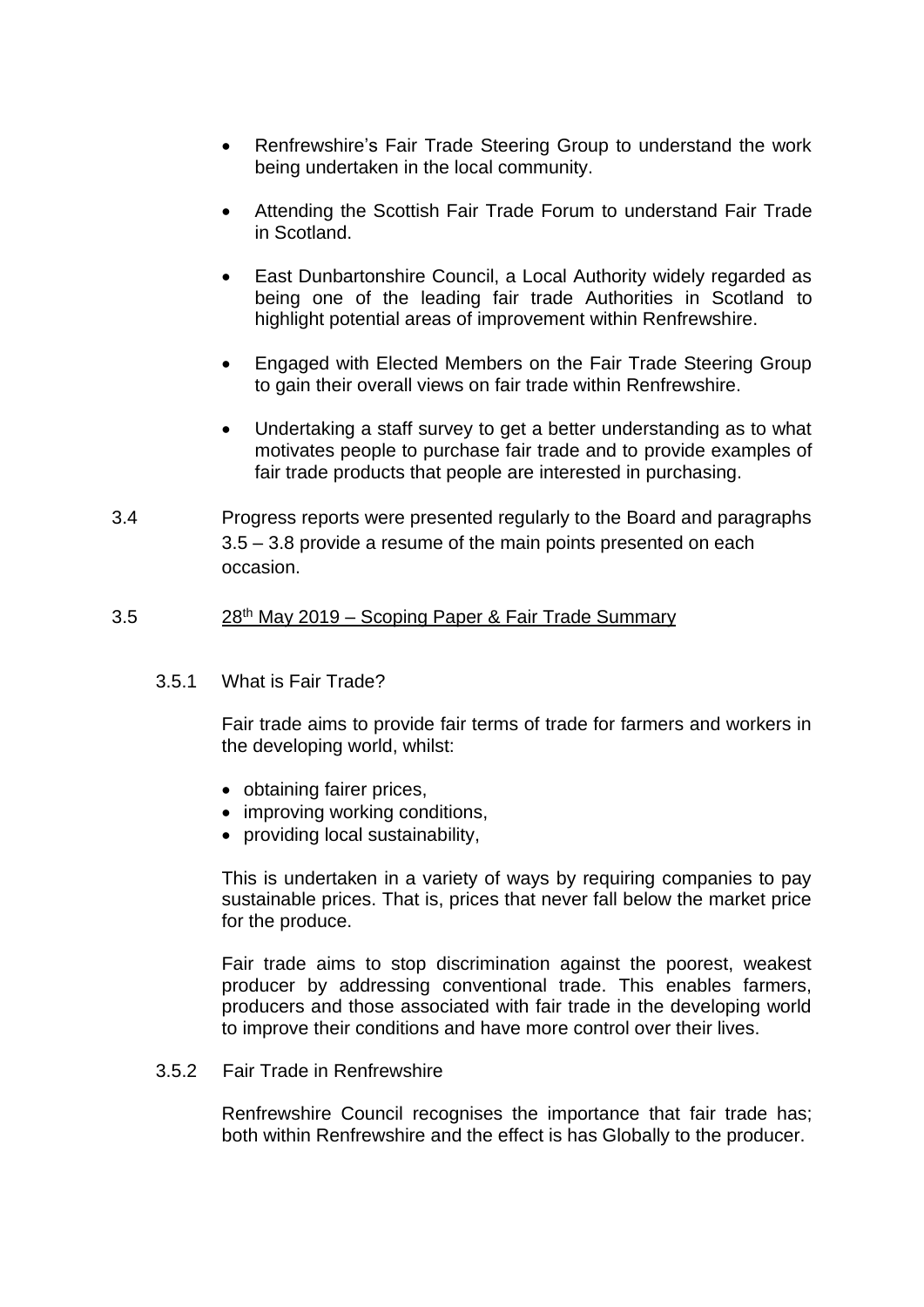In 2007, a motion was raised at council Board supporting Renfrewshire's application to become a fairtrade zone, with status being granted shortly thereafter. Within a fairtrade zone, individual towns can also apply to become a fairtrade town. At present, Renfrewshire's fairtrade zone status has lapsed and the council are in the process of renewing it. Within Renfrewshire, only Kilbarchan currently has fairtrade town status, with the other towns requiring renewal, this is undertaken by community groups.

On 28th February 2019, Renfrewshire Council became one of the first Local Authorities in the UK to formally adopt the International Fair Trade Charter. Adoption of the Charter is not legally binding, however it signals Renfrewshire Council's intention to commit to the fair trade principles set out in the Charter.

The International Fair Trade Charter is a comprehensive document that lays out the purpose and aims of fair trade, as agreed by the World Fair Trade Organisation and Fairtrade International, two of the biggest global fair trade organisations.

Renfrewshire has a strong fair trade brand with a prominent retail outlet (Rainbow Turtle) situated in Paisley that is dedicated to the selling of fair trade produce. Paisley is also home to a commercial fair trade importer, distributor and educator based in Paisley (Just Trading Scotland).

#### 3.6 26th August 2019 - Fair Trade out-with Renfrewshire

3.6.1 To facilitate a balanced review it was important to understand what other local authorities do in addressing fair trade. To further provide context to this element of the review, a knowledge sharing exercise was held with East Dunbartonshire to help share working practices and to highlight potential areas of improvement within Renfrewshire.

> East Dunbartonshire Council support the principles of fair trade and as a consumer, the promotion and purchase of fair trade goods as part of their commitment to sustainable development.

East Dunbartonshire Council have successfully implemented:

- To offer fair trade goods where possible when catering for Council meetings and functions.
- To implement fair trade through procurement processes and those of suppliers wherever possible.
- To appoint a named Council representative to support the work of the East Dunbartonshire Fairtrade Steering Group.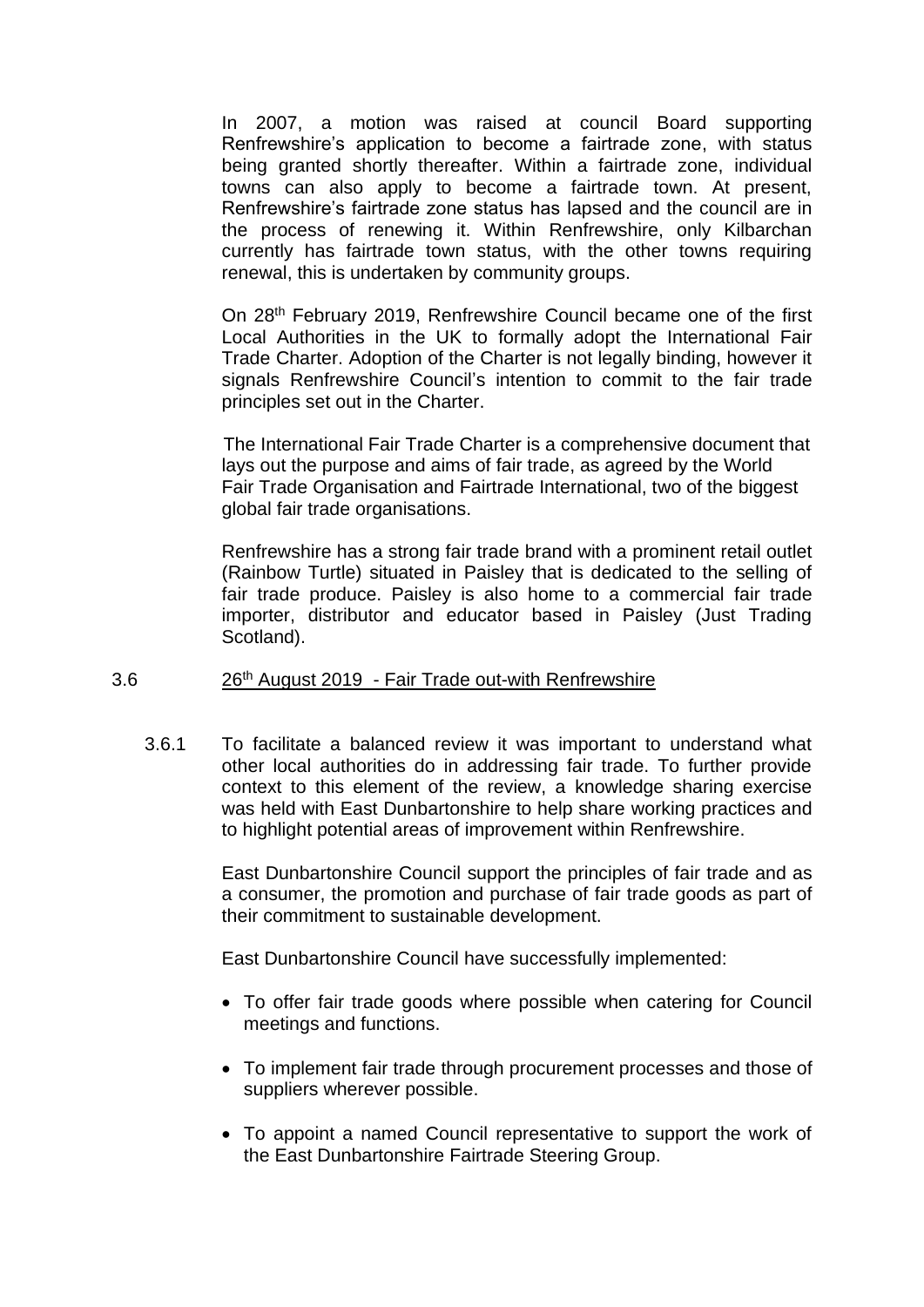- To promote Fair Trade issues and practices among local business, commercial and other organisations.
- To support the Group's communication plan (Appendix 1).
- To share best practice with regard to Fair Trade and sustainable development with other public bodies, stakeholders and partners.
- To work with the Steering Group to ensure that East Dunbartonshire continues to meet and exceed the requirements necessary to maintain its status as a Fairtrade Zone.
- 3.6.2 In relation to local fair trade wholesaler, Just Trading Scotland (JTS) are a fair trade importer based in Paisley and a registered Scottish charity, the business manager at Just Trading Scotland attended the August Board and gave an insight into the process from growing crops, to selling it throughout Renfrewshire and the UK. Discussion also took place in relation to the 90kg rice challenge that is undertaken in both schools and the wider community. It also allowed the Board to understand fully the process of fair trade and the associated benefits and challenges faced.

To date JTS have informed over 20,000 school children and 10,000 adults about fair trade and sustainable farming. The Lead Officer interviewed their business manager in relation to the purpose of this review.

The key areas covered were those highlighted in the initial scoping paper as being the key purpose of the review with the main points noted:

- Motivation Shops selling various products publicise that people are motivated to help the producers, but also that their customers feel that they are doing the right thing.
- Benefits the producer JTS deal direct with organisations in South Africa and have confidence that the producer at source is benefiting from products purchased in Renfrewshire. JTS are also in the audit stage of obtaining World Fair Trade Organisation (WFTO) membership. WFTO membership ensures that registered organisations are improving their ethical performance.
- Monitoring the effectiveness of fair trade this is very difficult to undertake as there are no existing benchmarks that can be used year on year and there are various version of what is fair trade.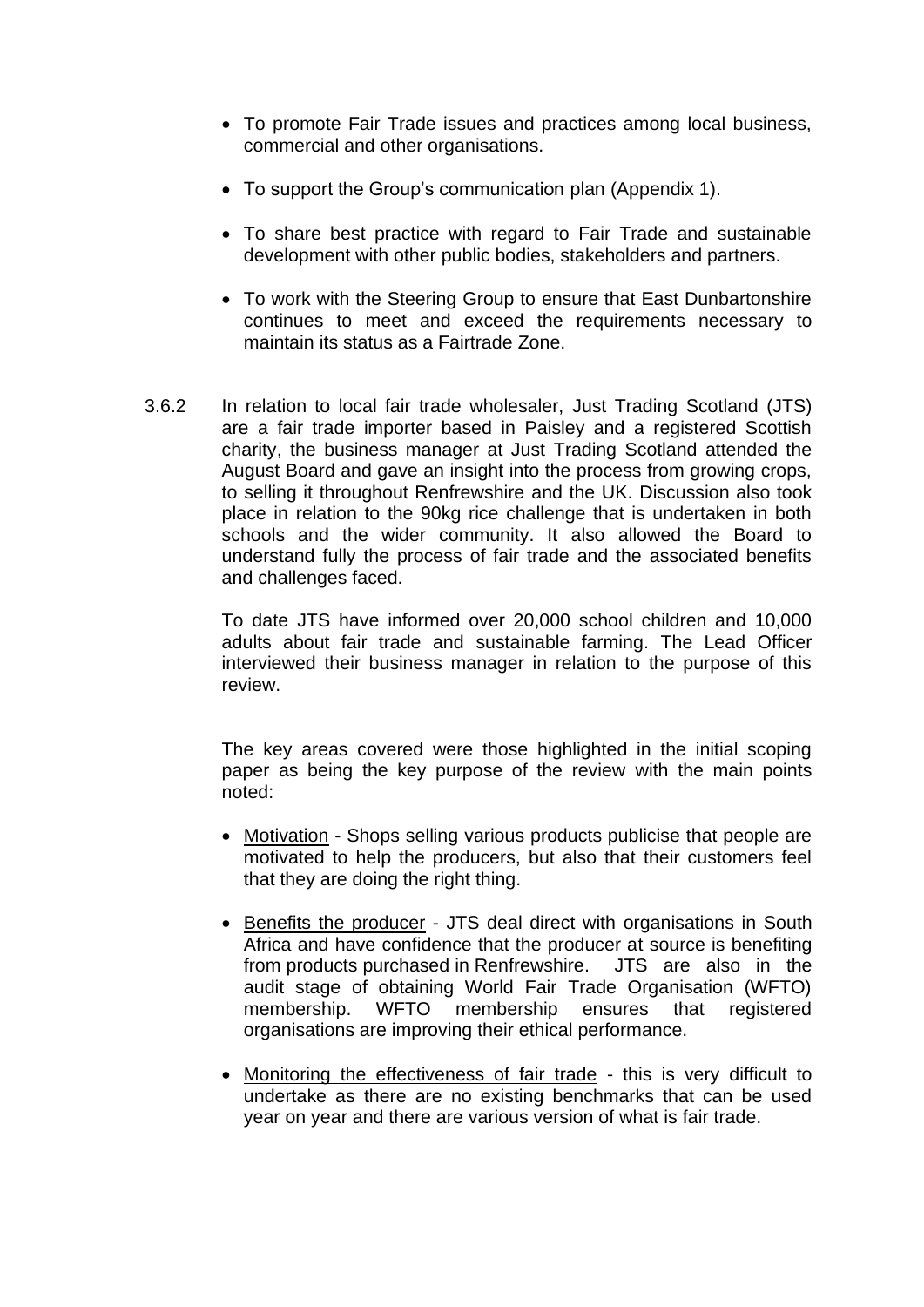• Promotion within schools - at present, very little proactive promotion is undertaken by Renfrewshire Council within its schools. It is largely left to individual schools to engage with fair trade organisations. A structured approach to fair trade led by a nominated officer would provide the emphasis and focus to promote fair trade within Renfrewshire schools.

#### 3.7 23rd September 2019 – the Fair Trade Steering Group & Fair Trade within Schools

- 3.7.1 In keeping with the scope agreed by the Board, the review moved on to consider the relevant activities carried out by and facilitated by Renfrewshire Council. The main activities include chairing and facilitating the Fair Trade Steering Group and co-ordinating Fair Trade in schools.
- 3.7.2 The Steering group is there to allow any persons or organisations to come together to discuss fair trade within Renfrewshire

Renfrewshire's Fair Trade Steering Group is chaired by the Leader of Renfrewshire Council. Renfrewshire Council officers are there in the role of facilitators to support the group, to help it expand and to provide support to the work they are doing.

The objectives of the steering group are:

- To promote fair trade within Renfrewshire.<br>■ To encourage the use of fairly traded good
- To encourage the use of fairly traded goods.
- To secure the renewal of Fairtrade Zone status for Renfrewshire.
- To provide support for community groups to develop local fair trade campaigns.
- To support Scotland's aim to become a fair trade nation.
- To provide support for schools to encourage wider understanding about fair trade and to help promote the benefits of becoming a fairtrade school.
- To provide publicity to raise awareness of trade issues with the developing world.
- To take any action incidental to supporting these objectives.
- 3.7.3 Fair trade or the ethical purchasing of goods does not form part of the school curriculum.

At present it is down to individual schools as to whether they want to get involved in the promotion of fair trade and to introduce it into lessons, with some schools choosing to be more pro-active than others.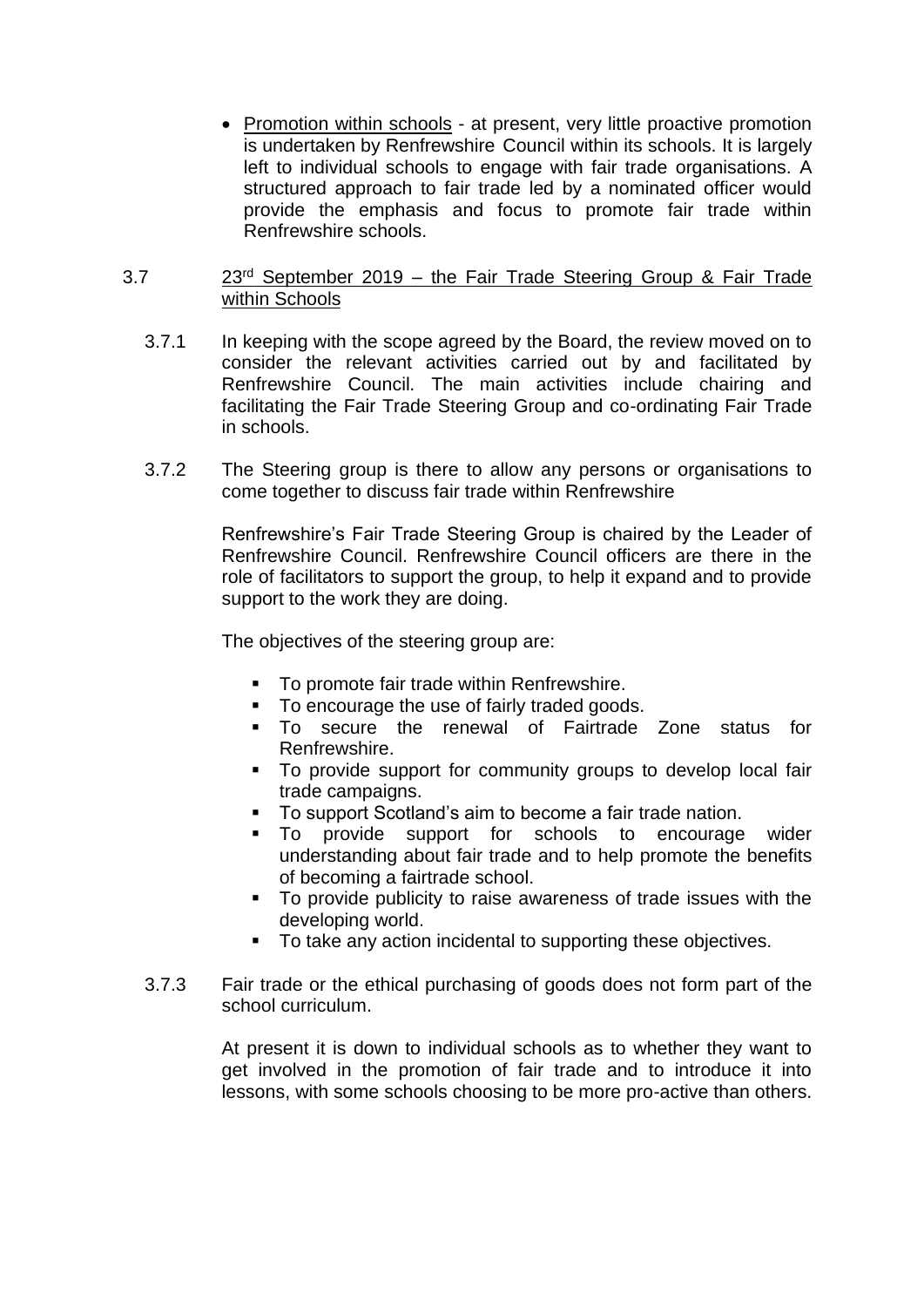At present, the John McDowell award which is given to primary schools and a separate secondary schools award is given each year to schools. There is a basic application form that the Fair Trade Steering Group sends to schools with set criteria.

#### $3.8$ 4<sup>th</sup> November 2020 - Staff Survey, Discussions with Councillor Nicolson & External Organisations

- 3.8.1 To facilitate a balanced review it was important to understand what motivated staff to purchase fair frade and to gather views on fair trade overall, as such a staff survey was undertaken by 268 renfrewshire staff members with the key points highlighted below with the full survey results available in Appendix 2. Discussions also took place with the chair of the fair trade Steering Group and a number of external organisations.
- 3.8.2 The key points from the staff survey highlighted:
	- 69% of staff purchased a variety of fair trade products with the vast majority aware of where to go to purchase products.
	- 64% of respondents believe all towns in Renfrewshire should be Fairtrade towns
	- 85% of respondents believe that the children of Renfrewshire should be taught about fair trade at school.
	- 84% of respondents believe that Renfrewshire Council should purchase Fairtrade products where possible.
	- 33% of staff believe Renfrewshire Council does enough to promote fair trade.
- 3.8.3 The Leader of the Renfrewshire Council, Councillor Nicolson is the chair of the Renfrewshire Fair Trade Steering Group. Discussions took place with Councillor Nicolson and the key points are highlighted:
	- Fair trade should be promoted along with ethical procurement of goods.
	- Engagement with local communities and voluntary groups should be explored as the steering group exists to support fair trade throughout Renfrewshire.
	- New members would help promote fair trade to the wider community.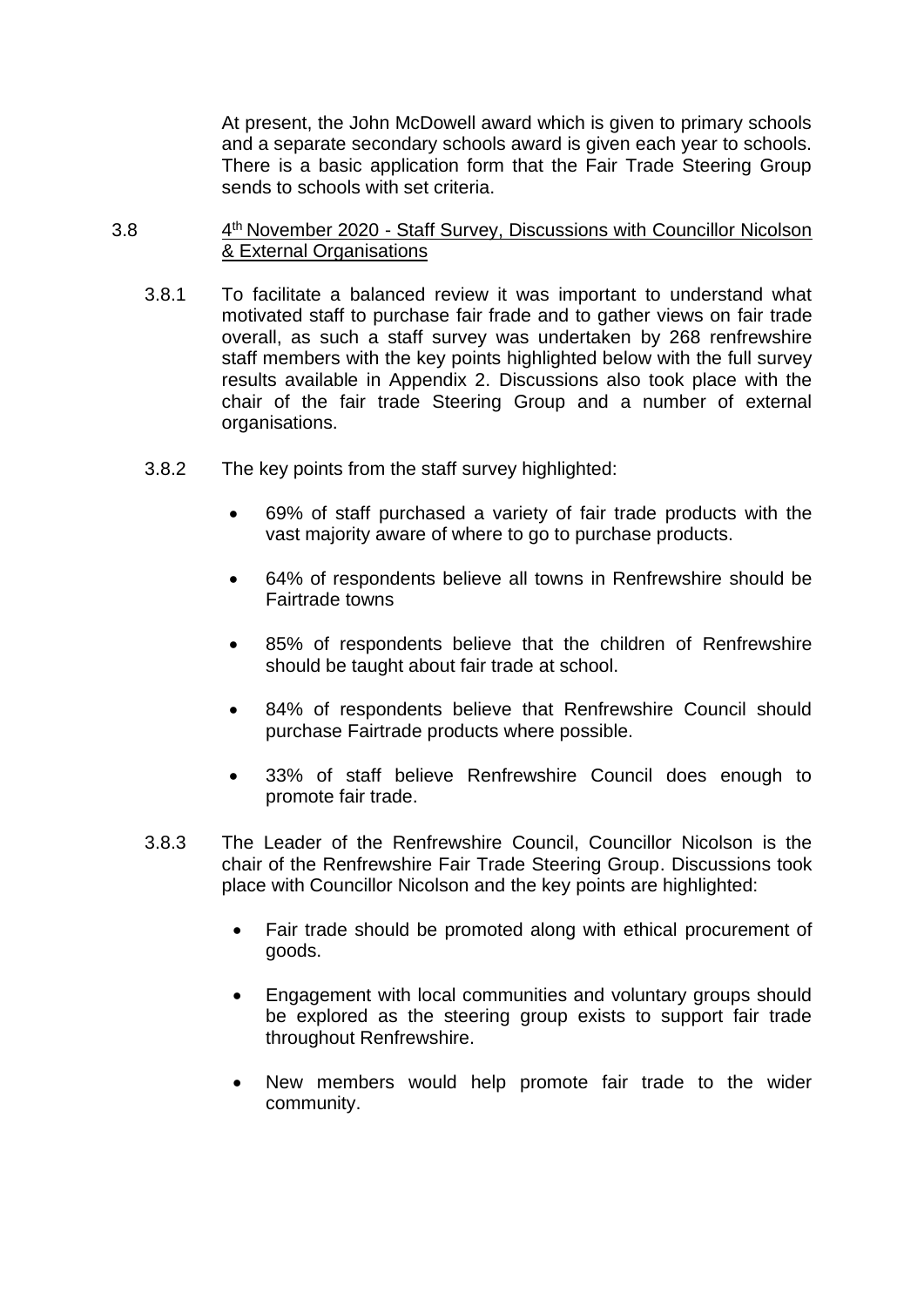- Renfrewshire Council should be doing more to promote fair trade. This thought mirrors part of the staff survey with only 33% of staff thinking that the council does enough to promote fair trade.
- Councillor Nicolson discussed that one element could be a more aggressive procurement policy, with the council purchasing fair trade goods unless there is justification not to, whilst ensuring that products are still reasonably priced.
- Councillor Nicolson believes that the promotion of fair trade within schools should be encouraged and is echoed by 85% of all council employees that were surveyed. However, schools may require additional support where they wish to take on fair trade as it does not form part of the school curriculum.
- 3.8.4 In order to facilitate a balanced review it was important to understand what other organisations do in promoting fair trade. As such, the Directors of Fair Trade Scotland Ltd were invited to a discussion to better understand the process involved in produce becoming certified.

There are a number of certifications for goods that are fair trade, there is the world renown logo of the Fairtrade Mark and there is also the Fair Trade Charter, to mention but a few.

The Fairtrade Mark guarantees giving a set price to the producer. Unfortunately, not all products carrying the Fairtrade logo are 100% fairtrade. The impact of goods must be audited to ensure the producer is benefiting. At present, this is not undertaken in order to get the Fairtrade Mark and the process of accreditation is not fully audited. Large International Organisations have diluted the mark in recent years as they purchase produce from co-operatives. Many of these cooperatives are not monitored and it may be a family with a number of farms that excludes the rest of the surrounding community.

At present, the World Fair Trade Organisation (WFTO) is the only organisation that ensures the producer is key in the chain. It is relatively straight forward for a company to get the Fairtrade Mark. However, many would find it difficult to obtain the WFTO accreditation due to the thoroughness of the accreditation process.

The WFTO have set out 10 principles that must be adhered to in order to obtain their accreditation. This rigorous accreditation takes many years to obtain. Producers must stick to all 10 principles to get the WFTO mark. The 10 principles are: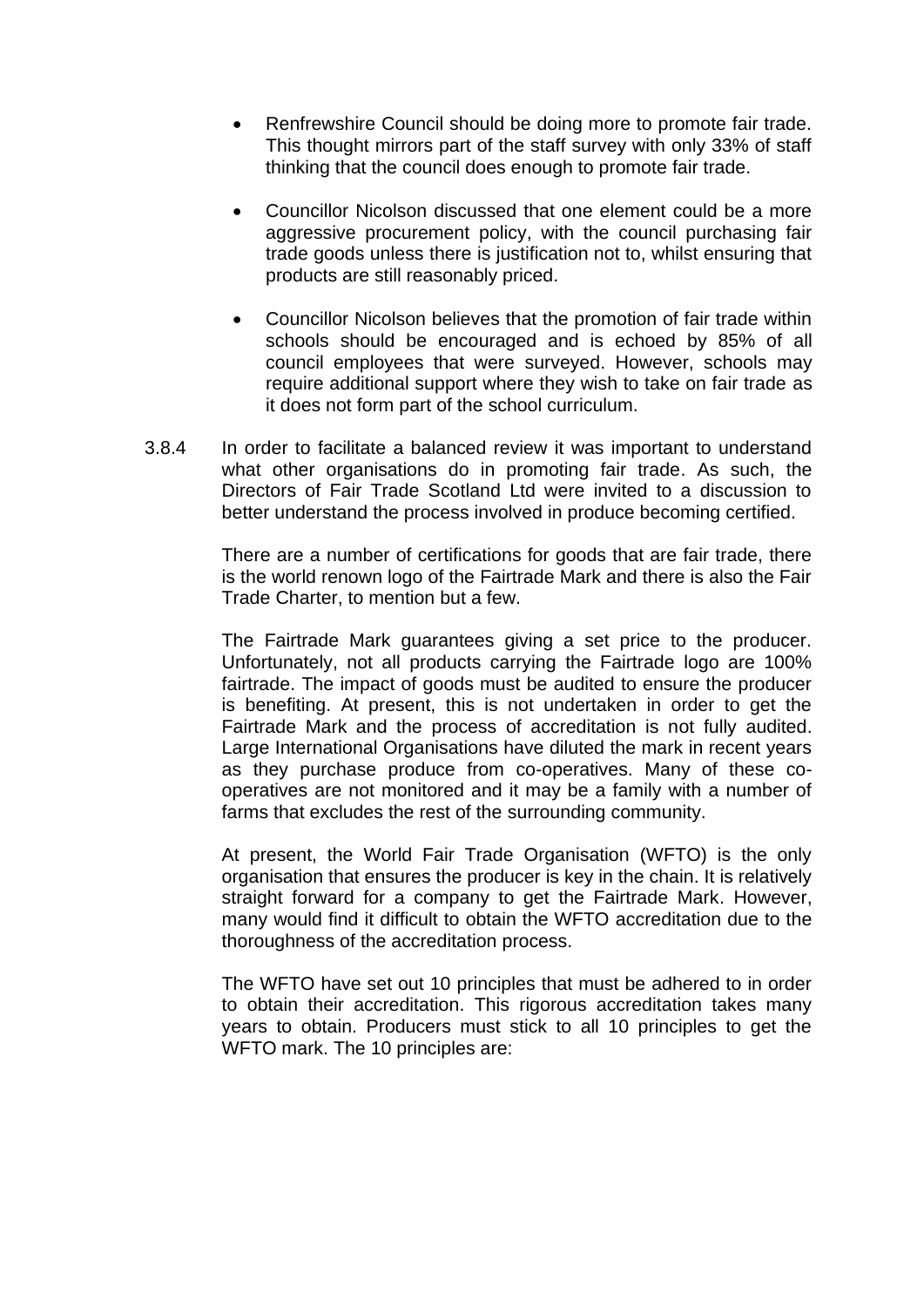

# **4 Key Findings**

- 4.1 While findings and recommendations follow, Renfrewshire Council's activity relating to fair trade is an ever-developing area and the council is continually looking at ways to promote and engage with fair trade organisations. Some findings are therefore observations only; not all lead to recommendations.
- 4.2 The promotion of fair trade within schools should be encouraged and is echoed by 85% of Renfrewshire council employees that were surveyed. However, schools may require additional support where they wish to take on fair trade as it does not form part of the school curriculum

Discussions have been ongoing with the Scottish Fair Trade Forum with a view to developing a Fair Trade culture within schools. The programme would be extended to not only cover fair trade but would also seek to educate children and young adults on issues surrounding poverty alleviation, human rights, gender equity, environmental protection and sustainable economic growth. This would help current and future generations to appreciate and embrace their responsibility as global citizens. This approach would potentially have a greater uptake than Fair Trade on is own in a time when many environmental platforms are vying for the public's attention.

4.3 It has been noted that fair trade could benefit from the council purchasing fair trade goods unless there is justification not to, as agreed by 84% of staff.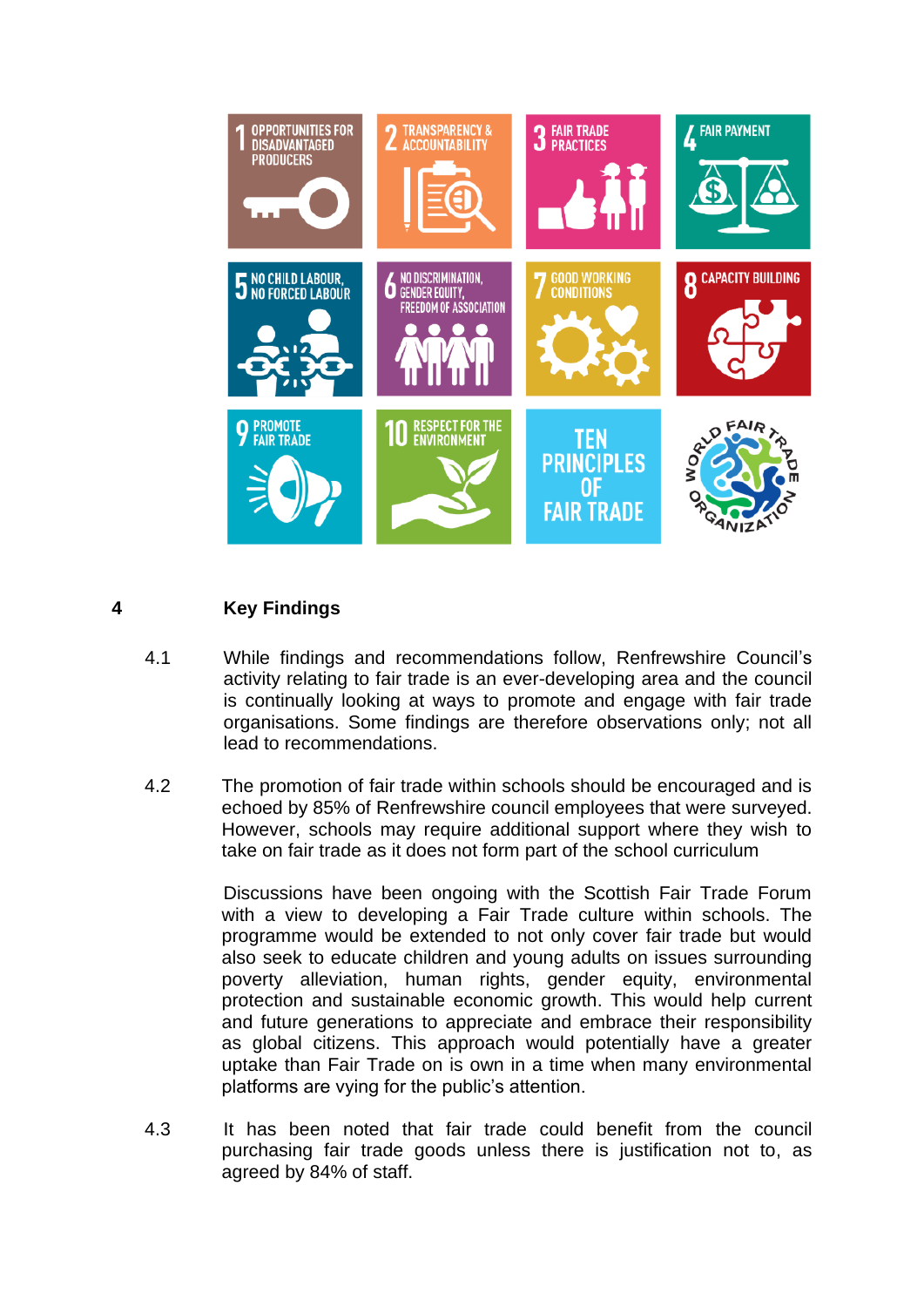Discussions have taken place with the council's Strategic Procurement Manager to investigate the practicalities of introducing such a policy whilst ensuring that products are still reasonably priced. As an example, at present we purchase bananas through a contract at £1.08/kg. If we were to switch to fairtrade bananas through the same contract, that price wold increase to £1.90/kg, an increase of 76%. When pro rata'd over a 12 month period the additional cost to introduce fairtrade bananas would be approximately £55,000. Whilst consumers may look for a choice between fair trade and non fair trade, it would be costly for Renfrewshire Council to implement a fair trade only option on certain food-types.

4.4 It is noted that the Fairtrade Mark and WFTO accreditation both have their roles to play in the promotion of Fair Trade. It should be down to individual organisations to decide what level of fair trade they wish their products to be and to ensure that consumers are aware of each when making a fair trade purchase.

#### **5 Recommendations**

- 5.1 (1) Elected Members and Council Officers on the Renfrewshire Fair Trade Steering Group should support and encourage other members to set the agendas and initiate common objectives to benefit fair trade throughout Renfrewshire, with officers continuing to minute the meetings.
	- (2) It is recommended that the members of the steering group become more proactive in ensuring their own towns have Fairtrade status.
	- (3) It is recommended that the group introduce a structured communications plan for the year ahead as introduced by East Dunbartonshire Council. This would provide an ongoing focus and enable groups to plan in advance and liaise with other fair trade providers. It would also provide momentum for the group and could be used to harness the energy of each of the towns of Renfrewshire to work collectively towards a common goal.
	- (4) The Fair Trade Steering Group should look to establish a fair trade award in conjunction with the wider public and businesses. This could encompass a Renfrewshire Council fair trade sticker that can be displayed by local businesses with criteria set by the group.
	- (5) It is a recommendation of this report that the option to deliver a programme to educate staff and pupils is progressed with engagement with senior representatives within education. This programme, co-ordinated by The Scottish Fair Trade Forum would cover issues such as fair trade, poverty alleviation, human rights,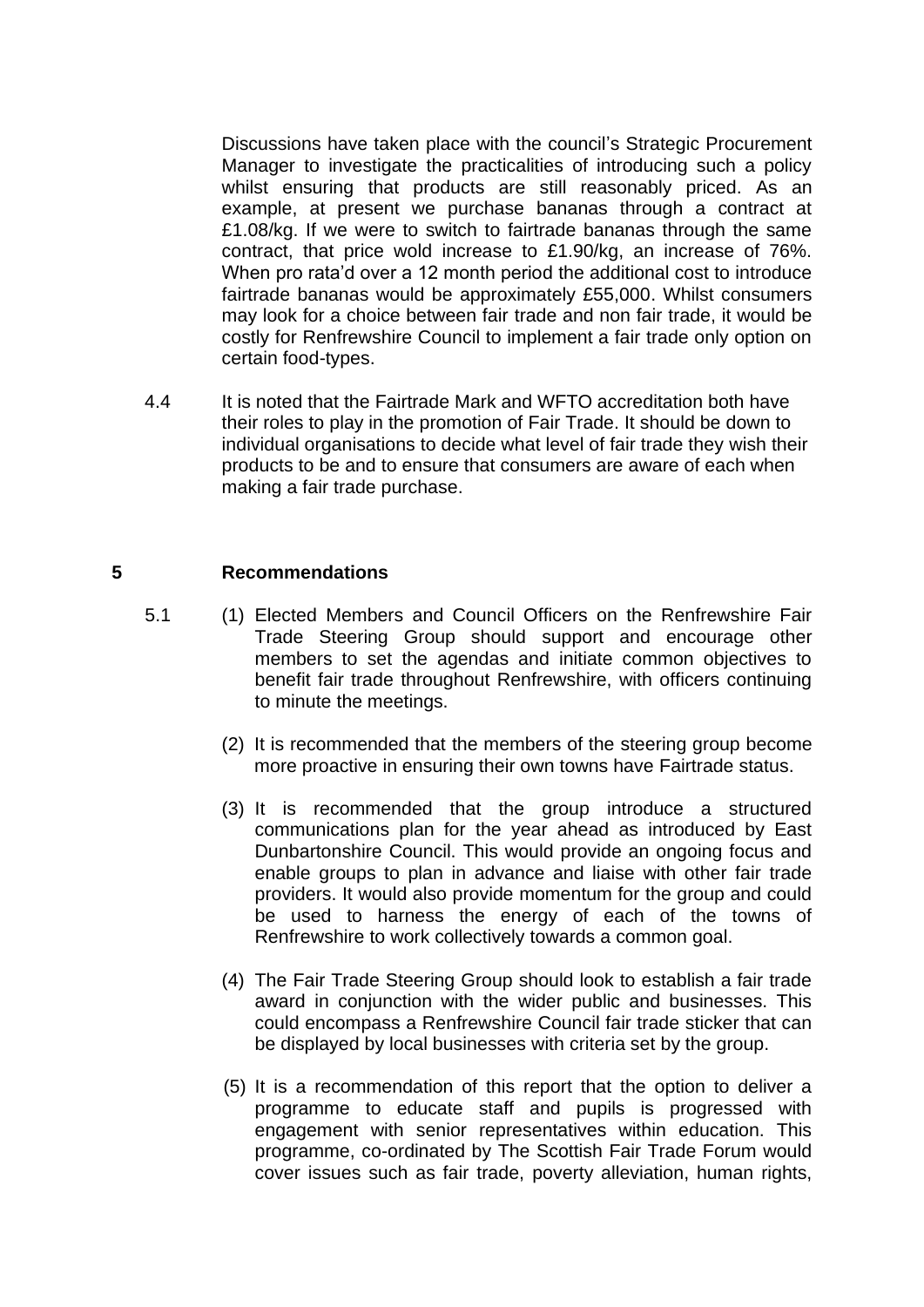gender equity, environmental protection and sustainable economic growth as detailed in section 4.2 of this report. In doing so, the profile and awareness of the fair trade awards within schools would be increased.

- (6) It is recommended that the Fair Trade Steering Group introduce an awareness campaign to the wider community to highlight what fair trade produce is sold locally, as 69% of staff surveyed were aware of the location of the fair trade shop but were unaware as to the products sold. It would also be beneficial to highlight the benefits of purchasing fair trade and help to entice customers through the door. This could also be incorporated into the communications plan, as per recommendation (3).
- (7) Rainbow Turtle, Renfrewshire's flagship fair trade shop does not advertise other than facebook and twitter which is a captive audience for those individuals that already have an interest in fair trade. Smaller organisation like this would benefit from and support that could be offered through the community benefits section of the councils procurement contracts. It is recommended that the Steering Group meet to discuss any benefits with the councils Strategic Procurement Manager.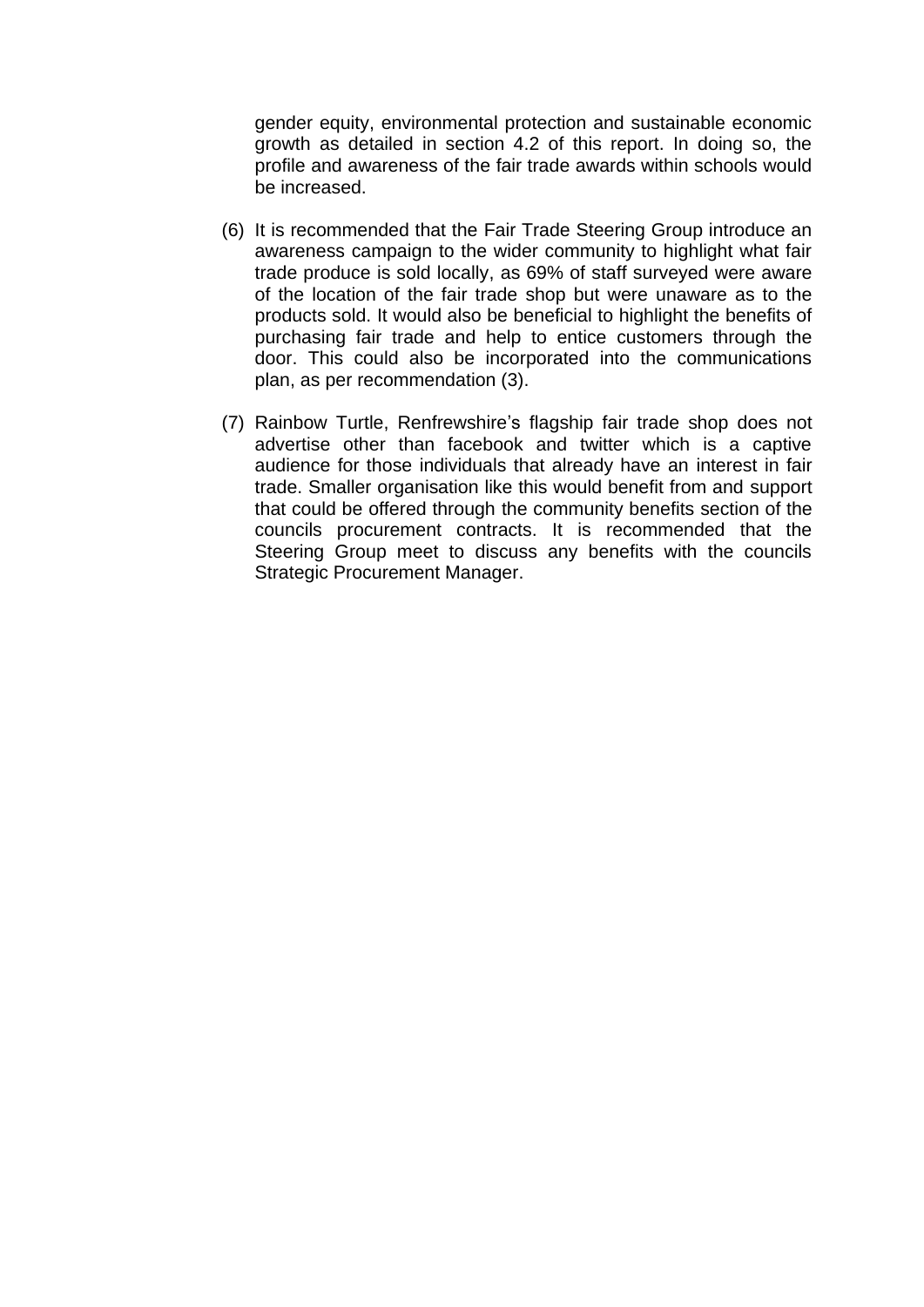### **Implications of the Report**

- 1. **Financial** *none*
- 2. **HR & Organisational Development** *- none*
- 3. **Community Planning**
- 4. **Legal** *- none*
- 5. **Property/Assets** *– none*
- 6. **Information Technology** *- none*
- 7. **Equality & Human Rights**
	- *a)* The Recommendations contained within this report have been assessed in relation to their impact on equalities and human rights. No negative impacts on equality groups or potential for infringement of individuals' human rights have been identified arising from the recommendations contained in the report. If required following implementation, the actual impact of the recommendations and the mitigating actions will be reviewed and monitored, and the results of the assessment will be published on the Council's website.

\_\_\_\_\_\_\_\_\_\_\_\_\_\_\_\_\_\_\_\_\_\_\_\_\_\_\_\_\_\_\_\_\_\_\_\_\_\_\_\_\_\_\_\_\_\_\_\_\_\_\_\_\_\_\_\_\_

- 8. **Health & Safety** *- none*
- 9. **Procurement** *- none*
- 10. **Risk** *- none*
- 11. **Privacy Impact** *- none*
- 12. **Cosla Policy Position** not applicable.
- 13. **Climate Risk** *none*

**Author**: Craig Doogan 0141 618 6198 Craig.Doogan@renfrewshire.gov.uk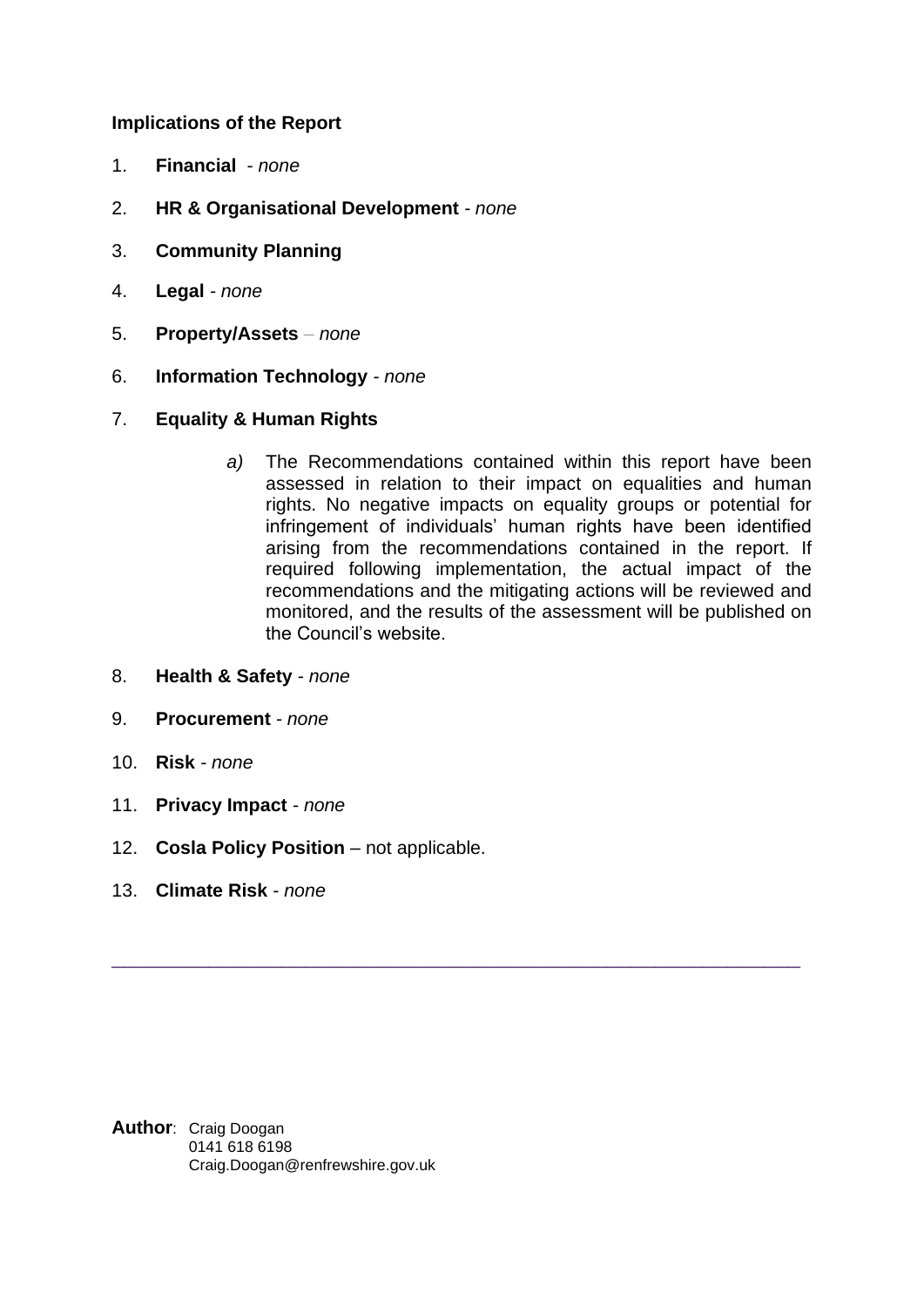# **Appendix 1**

#### **EAST DUNBARTONSHIRE FAIR TRADE STEERING GROUP – COMMUNICATIONS PLAN – 2017-19**

#### **1. KEY MESSAGES**

Fair Trade is about decent working conditions and fair terms of trade for farmers and workers. It encourages sustainable production techniques and protection for the environment. It contributes to the sustainability of supply chains. The Fairtrade Mark gives consumers guarantees about the product so they can make an informed decision about their purchase.

- 1. The East Dunbartonshire Fair Trade Steering Group supports all fair trade, not just farmers in the Fairtrade system, so it supports a raising of social, economic and environmental standards in all supply chains both locally and globally.
- 2. East Dunbartonshire was one of the first areas to gain Fairtrade Zone status in 2007 and has held Fairtrade Zone status continually since then the only area in Scotland to achieve continual zone status for so long.
- 3. It has pioneered new initiatives, such as the Fairtrade Cotton Schoolwear Campaign, the Nurseries Campaign and Themed Menus in Schools. These have been rolled out nationally.
- 4. It is well supported by the Council, something the Fairtrade Foundation praised "we were particularly impressed by the excellent and continuing relationship with the Council and their active involvement locally and nationally encouraging fair trade food procurement in schools".
- 5. Fair Trade is supported throughout all geographical areas of East Dunbartonshire, being particularly strong in schools and churches. The Coach House at Balmore was established in 1980 and was one of the first supporters of Fair Trade in Scotland.

# **2. KEY PEOPLE INVOLVED**

Alongside the members of the East Dunbartonshire Fair Trade Steering Group

- Lenzie Fairtrade Group
- Bearsden and Milngavie Fairtrade Group
- Milton of Campsie Parish Church Justice and Peace Group (Founding Group)
- The Balmore Trust

The Group also operates a Nursery Group and a Schools Group to support Fair Trade in Teaching and Learning. Nursery Group led by Tracy Mitchell, Schools Group led by Angela Oakley

The Group works closely with the Scottish Fair Trade Forum. One member is also on the Board of the Forum and another is the Forum's Volunteers Schools Advisor. The Forum offers advice and support.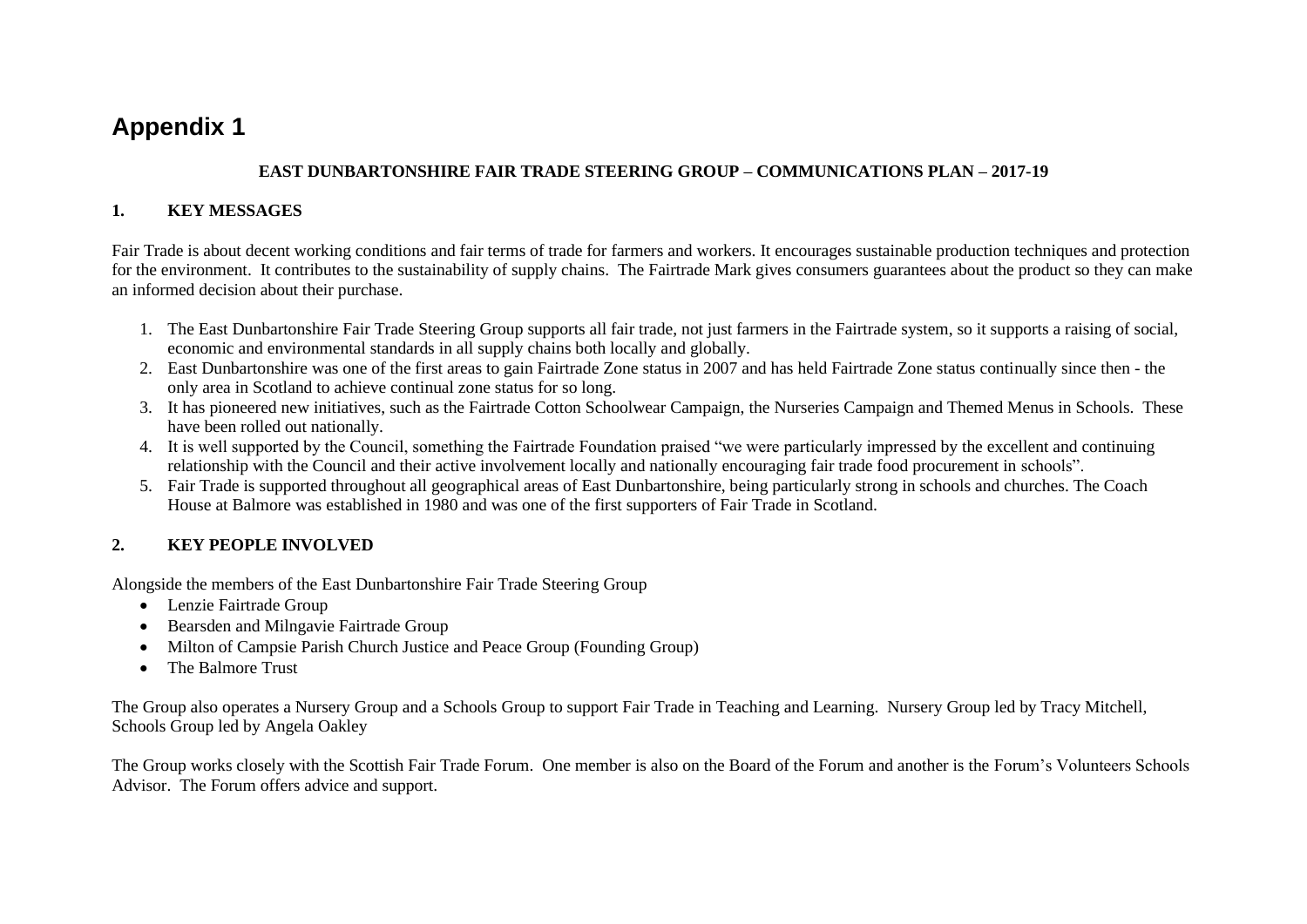#### **3. METHODS OF COMMUNICATION**

- Local newspapers (Kirkintilloch Herald, Bishopbriggs Herald, Milngavie and Bearsden Herald)
- Local radio
- Meetings and events
- Email bulletins
- Magazines, newsletters and flyers (e.g. EDC Edit but also of other partners e.g. EDVA quarterly newsletter)
- Websites (EDC plus those of partners)
- Social media (facebook and twitter)

# **4. ACTION PLAN**

| <b>Date</b>         | <b>Milestone / Event / Task</b>                      | <b>Target Group</b> | <b>Communication</b> | <b>Purpose / Key Messages</b>    |
|---------------------|------------------------------------------------------|---------------------|----------------------|----------------------------------|
|                     |                                                      |                     | <b>Method</b>        |                                  |
| January 2017        | Update Council website with new Fair Trade Motion    |                     | Council Website      | <b>Awareness of Council</b>      |
|                     |                                                      |                     |                      | commitment to Fair Trade         |
|                     |                                                      |                     |                      |                                  |
| Ongoing             | Continue to update and share posts from other        |                     | Social Media         | Raise awareness of fair trade    |
|                     | organisations on Facebook                            |                     |                      | amongst a wider audience         |
|                     |                                                      |                     |                      |                                  |
| Ongoing             | New school mergers (Auchinairn/Woodhill & St.        |                     | Emails, meetings,    | Raise awareness and encourage    |
|                     | Agatha's/St. Flannan's) and ongoing consideration of |                     | newsletters.         | take up of fair trade school     |
|                     | fair trade school uniforms                           |                     |                      | uniforms.                        |
|                     |                                                      |                     |                      |                                  |
| Ongoing             | Steering Group to secure another flagship employer   |                     | Press                | Raise Awareness and uptake of    |
|                     |                                                      |                     | Release/Social       | Fair Trade with business sector  |
|                     |                                                      |                     | Media                |                                  |
| 2 February          | Fairtrade nursery group meets in Hillhead Primary    |                     |                      |                                  |
|                     |                                                      |                     |                      |                                  |
| <b>End February</b> | Article about Fair Trade in East Dunbartonshire      | Community           | EDC Website and      | Raise Awareness and uptake of    |
| 2017                | Council 'You and Your Community' newsletter.         | groups and          | email to             | Fair Trade with community        |
|                     | Update community grant guidance to refer to          | General Public      | community            | groups. Seek new members of      |
|                     | sustainable development.                             |                     | groups.              | steering group and offer to talk |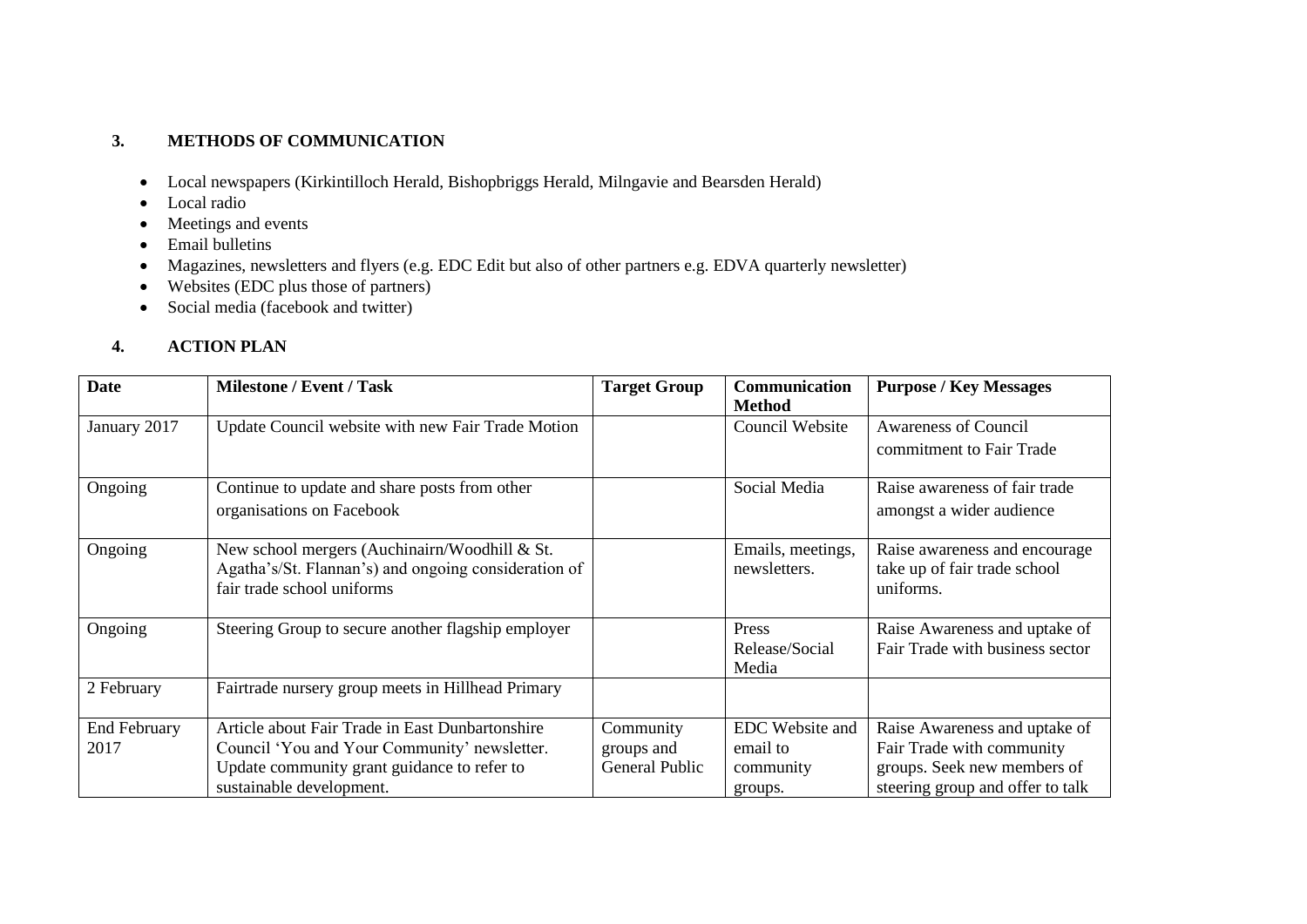|                                                                                                                                                                                                                                                                                                                |                                                   |                                                                                            | to community groups about Fair<br>Trade.                                                                                                                                                                                                                                                                                                                                                                                                               |
|----------------------------------------------------------------------------------------------------------------------------------------------------------------------------------------------------------------------------------------------------------------------------------------------------------------|---------------------------------------------------|--------------------------------------------------------------------------------------------|--------------------------------------------------------------------------------------------------------------------------------------------------------------------------------------------------------------------------------------------------------------------------------------------------------------------------------------------------------------------------------------------------------------------------------------------------------|
| Fair Trade Fortnight<br>Activity will be Put Fairtrade in your Break. Don't<br>feed Exploitation<br>Event packs and special resources are available from<br>the Fairtrade Foundation.<br>http://schools.fairtrade.org.uk/                                                                                      |                                                   | Press<br>Release/Social<br>Media                                                           |                                                                                                                                                                                                                                                                                                                                                                                                                                                        |
| Celebrate Fair trade zone renewal for East<br>Dunbartonshire                                                                                                                                                                                                                                                   |                                                   | Press<br>Release/Social<br>Media                                                           | Ten years of fair trade status                                                                                                                                                                                                                                                                                                                                                                                                                         |
| Gavin's Mill opening                                                                                                                                                                                                                                                                                           |                                                   | <b>Council Facebook</b><br>and Social Media                                                |                                                                                                                                                                                                                                                                                                                                                                                                                                                        |
| Photo opportunity in Lairdsland School dining area<br>with P6 pupils in the afternoon at 1:15.<br>Fair Trade stalls in Southbank receptions on March<br>2nd<br>12-1 Marina, 1.30-2.30 Southbank House and 2.30-<br>3.30 Campus Building.<br>Brommhill Stall (8 March over lunch in canteen)<br>following week. |                                                   | Press<br>Release/Social<br>Media<br>Internal email<br>bulletin for stalls<br>in Southbank. | Put Fairtrade in your Break.<br>Don't feed Exploitation. During<br>Fairtrade Fortnight this year we<br>are being encouraged to choose<br>Fairtrade items for our Breaks.<br>As well as tea and coffee, this<br>may include cakes, biscuits and<br>sweets made with Fairtrade<br>ingredients and we should also<br>think about fairly traded fruit<br>from countries where farmers<br>may struggle to provide life's<br>necessities for their families. |
| 'Time to put Fairtrade in your Break' event by<br>Lenzie Group. Lenzie Fairtrade Group is organising a<br>coffee morning devoted to the theme of putting                                                                                                                                                       |                                                   | Press<br>Release/Social<br>Media                                                           | Put Fairtrade in your Break.<br>Don't feed Exploitation                                                                                                                                                                                                                                                                                                                                                                                                |
|                                                                                                                                                                                                                                                                                                                | Fairtrade into our Break which will take place on |                                                                                            |                                                                                                                                                                                                                                                                                                                                                                                                                                                        |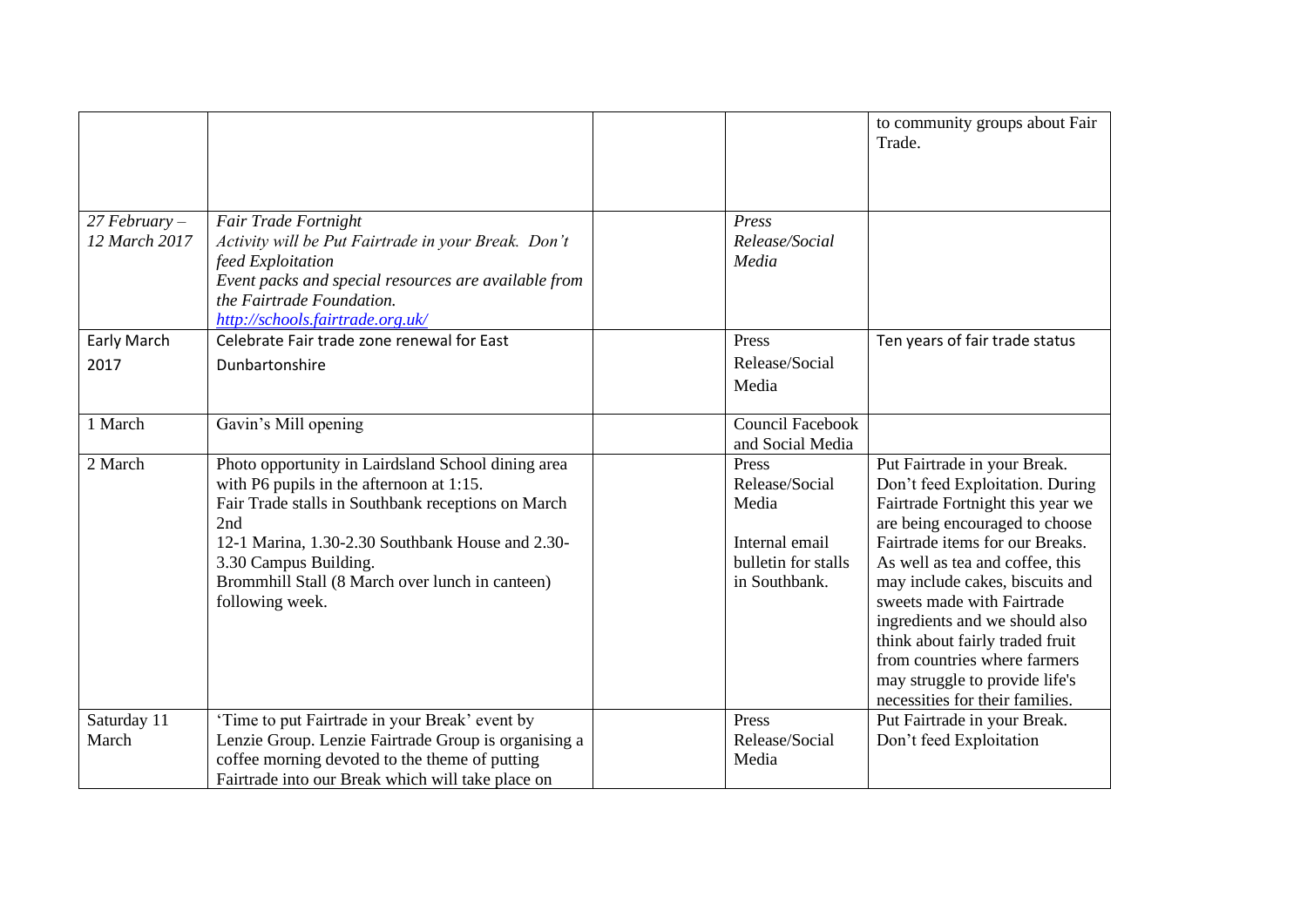|                     | Saturday 11 March from 10 - 12 in Lenzie Union<br>Parish Church Hall. As well as a range of Fairtrade<br>coffee blends to taste, there will be plenty of home<br>baked "Fairtrade Break" items to try as well as the<br>ever popular "smoothie bike". There will also be lots<br>of activities for children to help them understand the<br>Fairtrade message in a fun and enjoyable way.<br>Admission charge will be £2 per adult and £1 per<br>school age child. |                                                                                             |                                         |                                                                                                                                                                                        |
|---------------------|-------------------------------------------------------------------------------------------------------------------------------------------------------------------------------------------------------------------------------------------------------------------------------------------------------------------------------------------------------------------------------------------------------------------------------------------------------------------|---------------------------------------------------------------------------------------------|-----------------------------------------|----------------------------------------------------------------------------------------------------------------------------------------------------------------------------------------|
| 13 May 2017         | World Fair Trade Day                                                                                                                                                                                                                                                                                                                                                                                                                                              |                                                                                             | Press<br>Release/Social<br>Media        | A worldwide festival of events<br>celebrating Fair Trade as a<br>tangible contribution to the fight<br>against poverty and exploitation,<br>climate change and the<br>economic crises. |
| TBC in 2017         | Closure of the Coach House and ensuring its work<br>continues.                                                                                                                                                                                                                                                                                                                                                                                                    |                                                                                             | <b>TBC</b>                              | Celebrate achievements and<br>plans for future.                                                                                                                                        |
| TBC in 2017         | Council to affiliate with Electronics Watch                                                                                                                                                                                                                                                                                                                                                                                                                       |                                                                                             | Press Release /<br>Social Media         | First Council in Scotland to<br>affiliate? Highlight progress re<br>fair trade in Council<br>procurement (e.g. laptop rollout)                                                         |
| 24-30 April<br>2017 | <b>Fashion Revolution Week</b>                                                                                                                                                                                                                                                                                                                                                                                                                                    |                                                                                             |                                         | Ethical clothes production                                                                                                                                                             |
| Summer 2017         | Fair Trade presence at Kirkintilloch Canal Festival                                                                                                                                                                                                                                                                                                                                                                                                               |                                                                                             | Press<br>Release/Social<br>Media        | 5 Key Messages                                                                                                                                                                         |
| Summer 2017         | Fair Trade presence at town Gala Days                                                                                                                                                                                                                                                                                                                                                                                                                             |                                                                                             | Press<br>Release/Social<br>Media        | 5 Key Messages                                                                                                                                                                         |
| TBC in 2017         | Directory of Fair Trade ED retailers                                                                                                                                                                                                                                                                                                                                                                                                                              | <b>Steering Group</b><br>members to add<br>retailers to ED<br>asset map:<br>http://www.east | TBC in 2017<br>(funding for<br>leaflet) | Directory of Fair Trade ED<br>retailers<br>Encourage people to buy Fair                                                                                                                |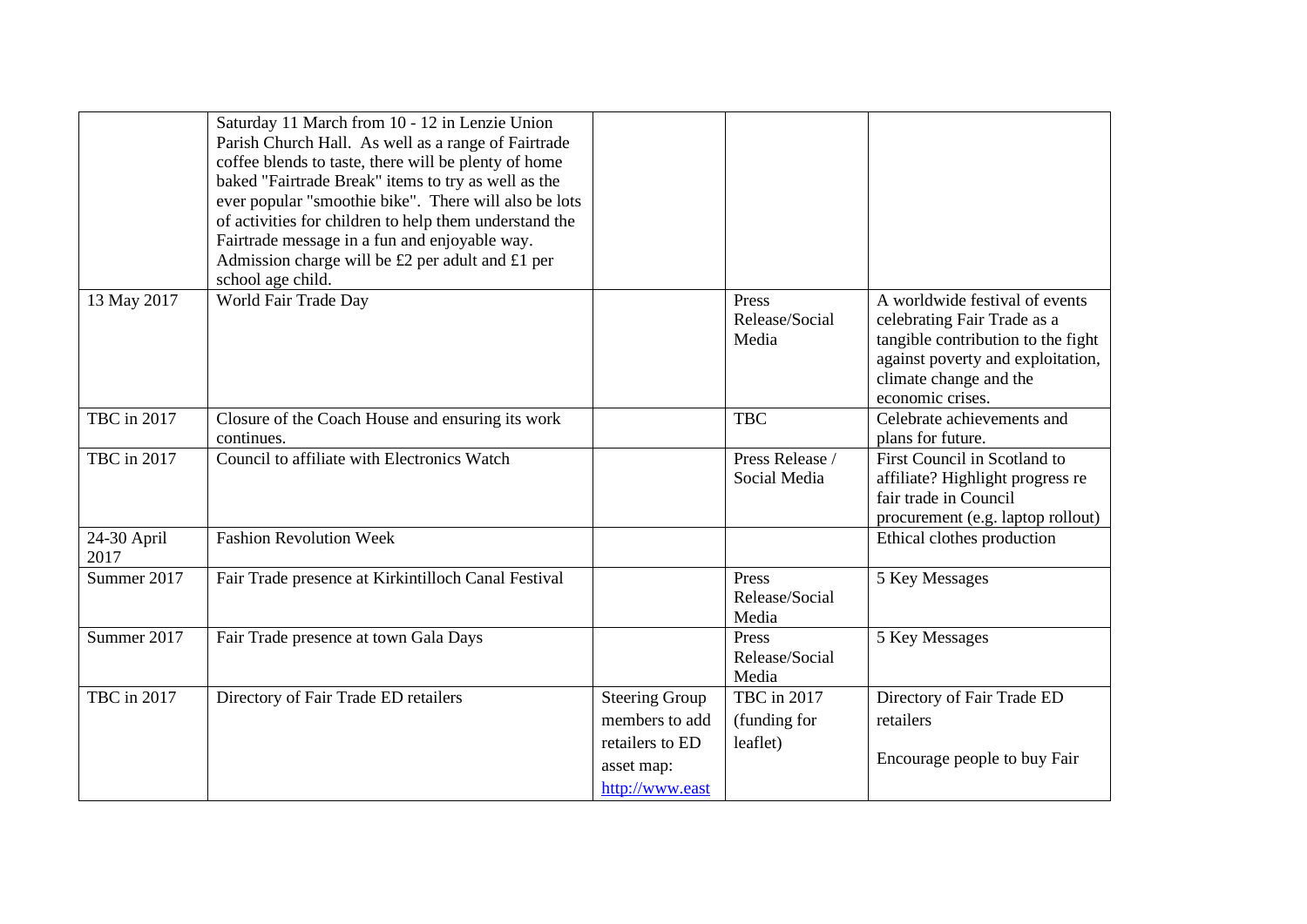|                 |                                                     | dunassets.org.uk |                         | Trade products from local shops.           |
|-----------------|-----------------------------------------------------|------------------|-------------------------|--------------------------------------------|
|                 |                                                     |                  |                         | Raise awareness in businesses of           |
|                 |                                                     |                  |                         | the ethos of Fair Trade including          |
|                 |                                                     |                  |                         | the Fair Trade premium and the             |
|                 |                                                     |                  |                         | effect on local communities in             |
|                 |                                                     |                  |                         | developing countries.                      |
|                 |                                                     |                  |                         |                                            |
|                 |                                                     |                  |                         |                                            |
| September 2017  | <b>Autumn Event</b>                                 |                  | Press                   | 5 Key Messages                             |
|                 |                                                     |                  | Release/Social          |                                            |
|                 |                                                     |                  | Media                   |                                            |
| February 2018   | Fairtrade Fortnight                                 |                  | Press<br>Release/Social | 5 Key Messages                             |
|                 |                                                     |                  | Media                   |                                            |
| <b>May 2018</b> | World Fair Trade Day                                |                  | Press                   | A worldwide festival of events             |
|                 |                                                     |                  | Release/Social          | celebrating Fair Trade as a                |
|                 |                                                     |                  | Media                   | tangible contribution to the fight         |
|                 |                                                     |                  |                         | against poverty and exploitation,          |
|                 |                                                     |                  |                         | climate change and the<br>economic crises. |
| Summer 2018     | Fair Trade presence at Kirkintilloch Canal Festival |                  | Press                   | 5 Key Messages                             |
|                 |                                                     |                  | Release/Social          |                                            |
|                 |                                                     |                  | Media                   |                                            |
| Summer 2018     | Fair Trade presence at town Gala Days               |                  | Press                   | 5 Key Messages                             |
|                 |                                                     |                  | Release/Social          |                                            |
|                 |                                                     |                  | Media                   |                                            |
| September 2018  | Autumn event                                        |                  | Press                   | 5 Key Messages                             |
|                 |                                                     |                  | Release/Social          |                                            |
|                 |                                                     |                  | Media                   |                                            |
| December 2018   | Fair Trade Zone renewal                             |                  |                         | <b>Celebrate Achievements</b>              |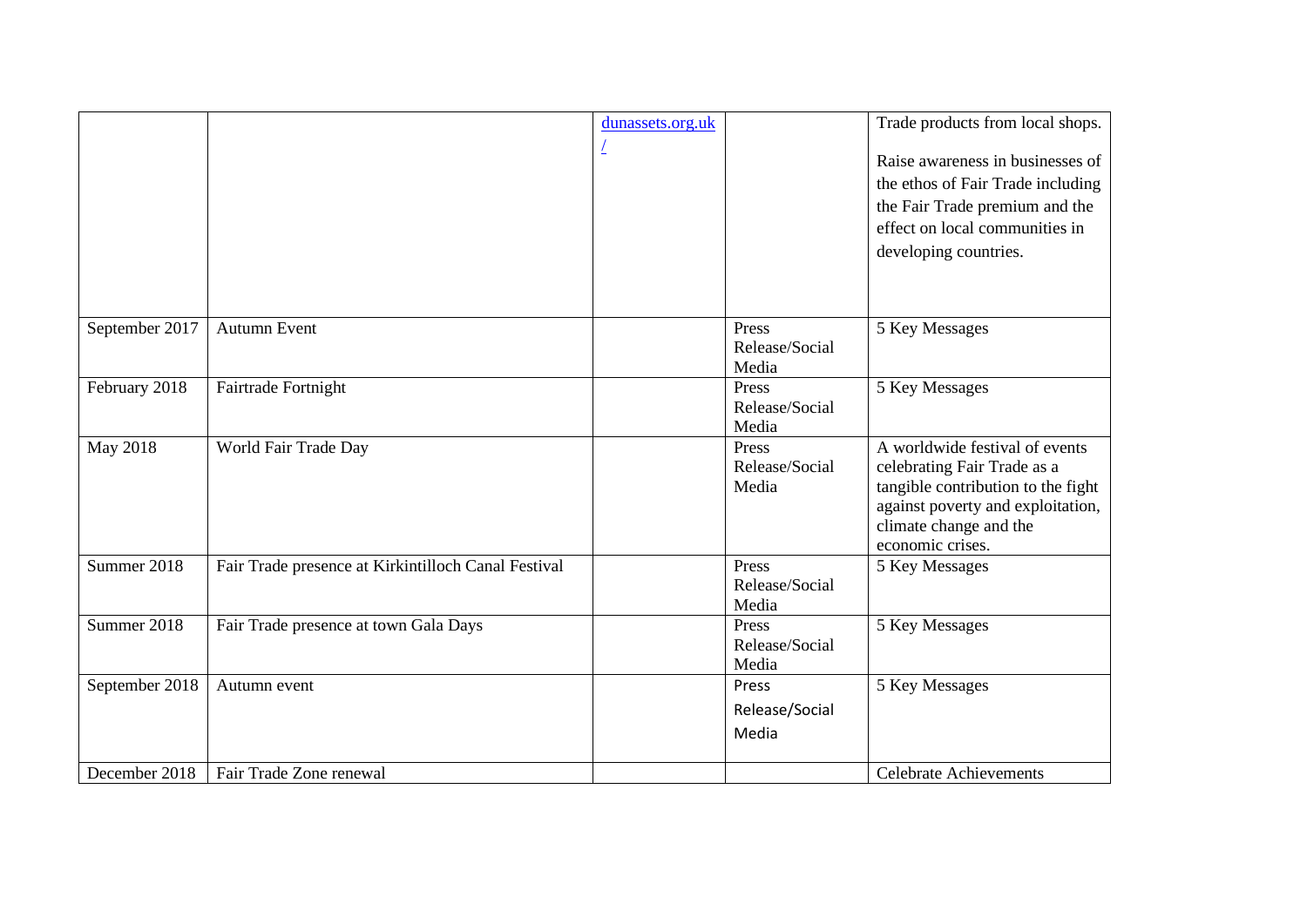

# **Appendix 2 - Fair Trade Survey Results**



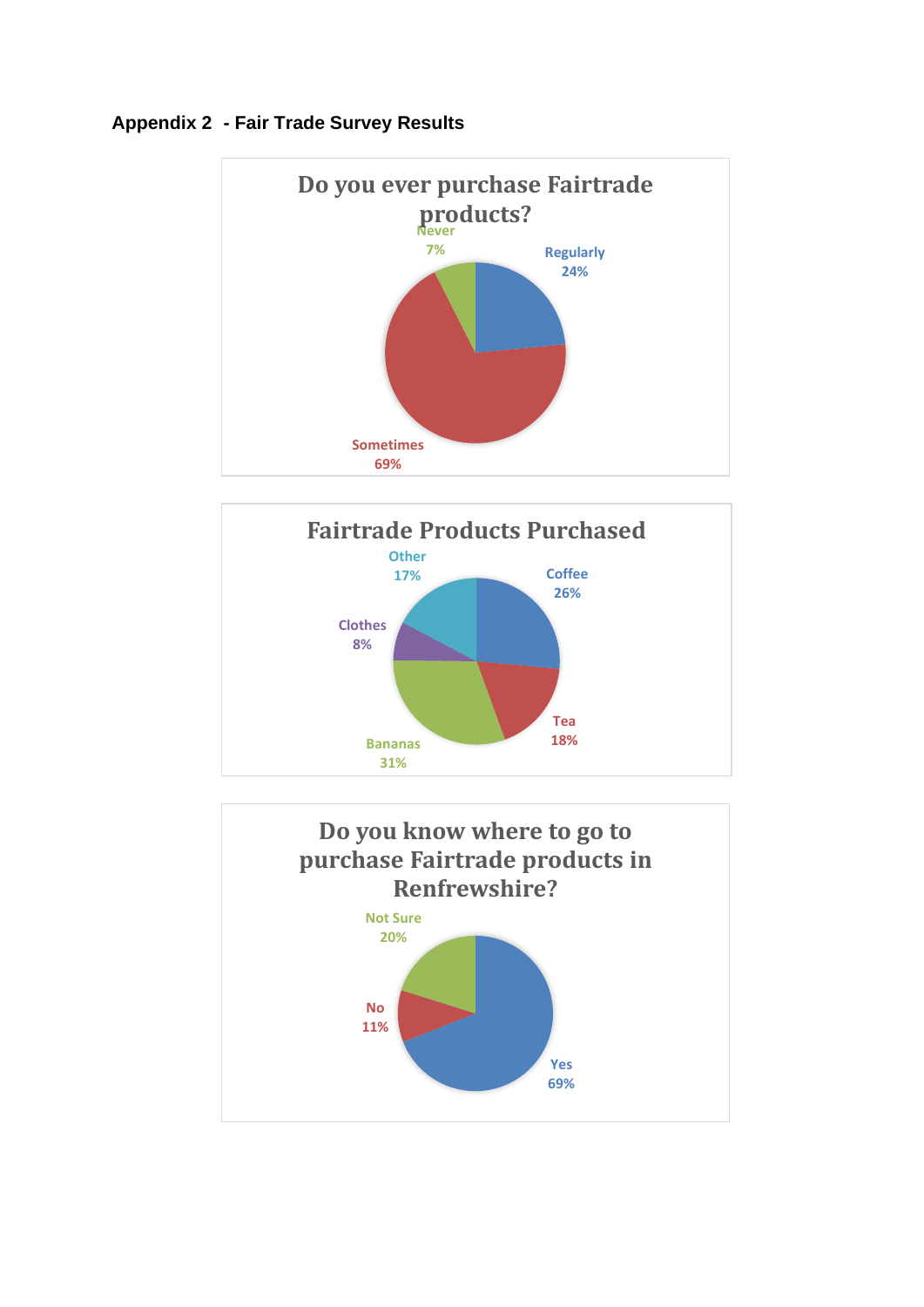